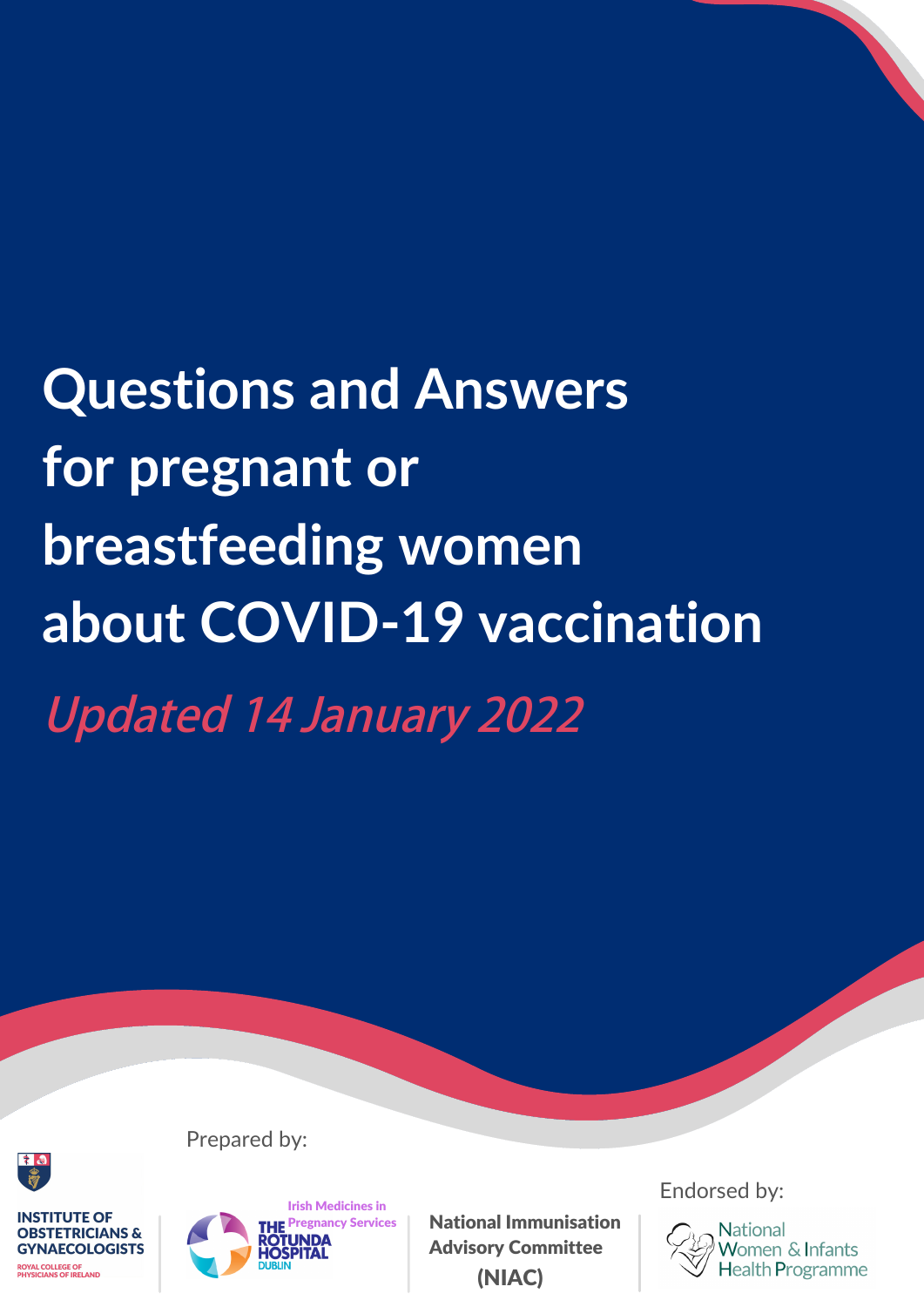# **Questions and Answers for pregnant or breastfeeding women about COVID- 19 vaccination**

What we know about COVID-19 and COVID-19 vaccines has evolved since the pandemic first began. We now have more information about the potentially serious impact of COVID-19 on pregnant woman. We also now have more information on the safety of COVID-19 vaccines in pregnancy. This Q&A document has been updated to reflect current evidence and recommendations in Ireland.

### **What are the risks to pregnant women from COVID-19 infection?**

Pregnant women with COVID-19 are at significantly higher risk of severe illness compared with nonpregnant women. This is especially true for women in the third trimester.

Pregnant women who get COVID-19 are more likely to be admitted to hospital, to need care in an intensive care unit (ICU), and to die from COVID-19 when compared with non-pregnant women. Recently, there has been a significant increase in the number of pregnant women admitted to hospital and the ICU with COVID-19. Most women admitted to ICU with severe COVID-19 were not vaccinated.

Pregnant women with COVID-19 are at higher risk of preterm birth, high blood pressure, postpartum haemorrhage and stillbirth than those who are not infected with COVID-19.

While COVID-19 does not appear to cross the placenta or directly affect the infant in the womb, COVID-19 infection in the mother may result in pre-term delivery due to deterioration in the mother's health or concerns about the baby's wellbeing.

In recent months there has been an increase in ICU admissions of pregnant women with COVID-19. If a woman is admitted to ICU, her baby may be affected by the life-saving care provided in ICU or the medications given to the woman in ICU. There is evidence to suggest that babies born to mothers who were infected with COVID-19 are more likely to be admitted to the neonatal unit after birth.

### **Is the Delta variant of COVID-19 more dangerous for pregnant women?**

The Delta variant of the COVID-19 virus is more contagious compared with previous strains of the virus. This means that pregnant women are more likely to get COVID-19 if exposed to the virus. The Delta variant of the COVID-19 virus may also cause more severe illness than previous virus strains. Information from Ireland and the UK shows that the Delta variant causes more moderate to severe COVID-19 disease in pregnant women and that more pregnant women require hospital treatment when infected with the Delta variants compared with variants circulating earlier in the pandemic.

The available mRNA vaccines are highly effective against preventing moderate to severe infection, even against the Delta variant.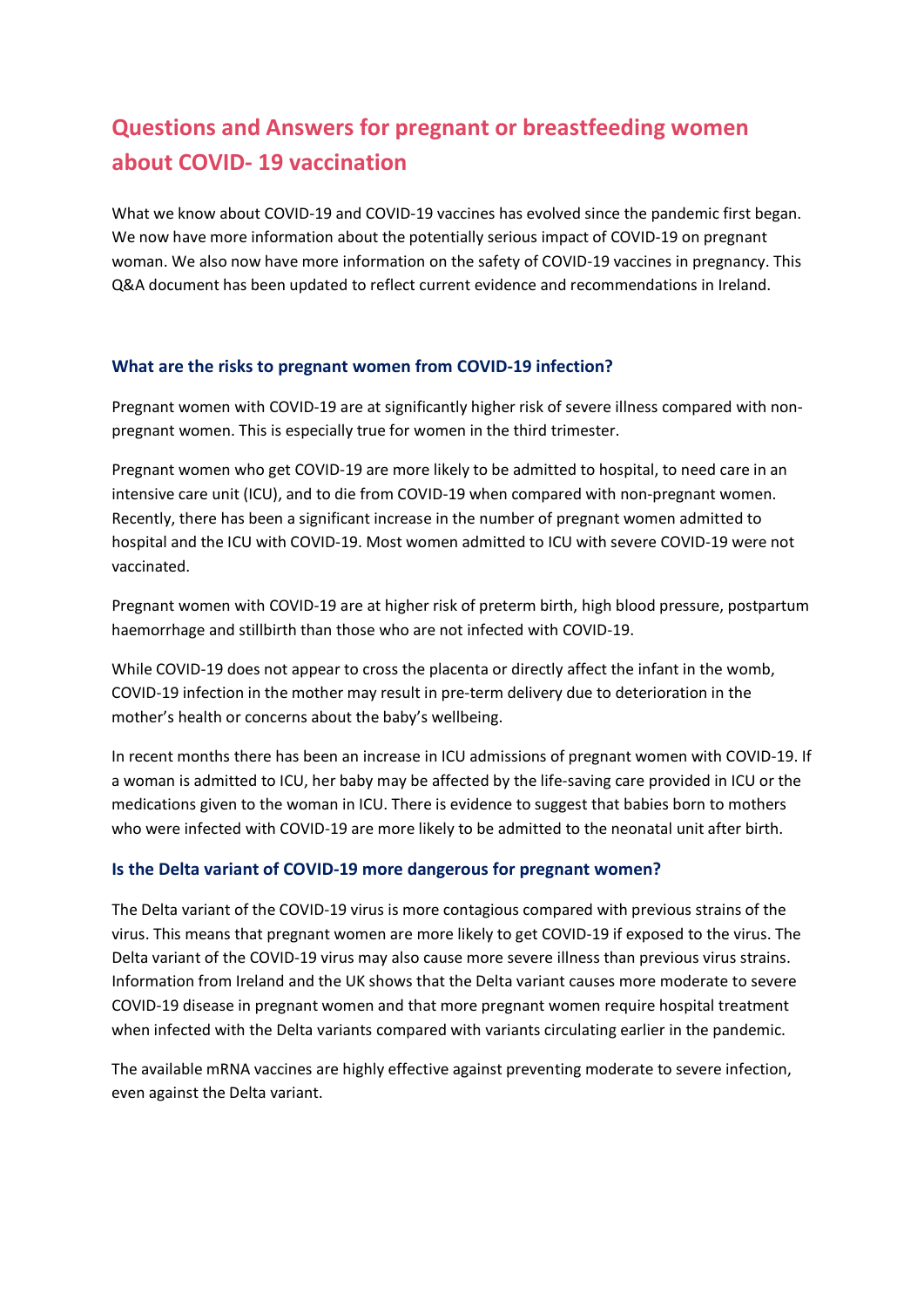### **Are some pregnant women at higher risk of becoming seriously ill from COVID-19?**

Most pregnant women who become severely ill from COVID-19 are in their third trimester of pregnancy (28 weeks or more). Pregnant women from Black, Asian and ethnic minority backgrounds are more likely than other pregnant women to be admitted to hospital with COVID-19. Pregnant women aged 35 years and older, those who have a BMI of 30 or more, and those women who have additional medical problems, such as high blood pressure and diabetes, also appear to be at higher risk of developing severe illness. In Ireland, women in the third trimester are more likely to become ill if they get COVID-19 than those in early pregnancy. However, pregnancy alone is a risk factor for severe COVID 19. In other words, healthy young pregnant women with none of the above risk factors have a significant increased risk of severe COVID-19.

### **What is placentitis?**

This is a rare condition that has caused fetal distress and stillbirth in a number of women who had COVID-19. It occurs within 7-21 days of the infection. We are not sure why some pregnant women have suffered from this. Anyone who has a COVID-19 diagnosis in pregnancy should inform their hospital to arrange follow up. Mothers should monitor fetal movements and present to their maternity unit if they notice a significant reduction in movement. We have no evidence that COVID-19 early in pregnancy is a risk to the baby later on in pregnancy.

### **Are pregnant women able to get the COVID-19 vaccine?**

Yes. The National Immunisation Advisory Committee (NIAC), a group of independent experts in Ireland, recommends that pregnant women should be offered mRNA COVID-19 vaccination at any stage of pregnancy. This recommendation is echoed by many other reputable organisations across the world, including the Institute of Obstetricians and Gynaecologists in Ireland, the European Network of Teratology Information Services (ENTIS), the Royal College of Obstetricians and Gynaecologists and Royal College of Midwives in the UK, and the American College of Obstetricians in the US.

When the vaccine first became available, there were differing recommendations about the use of the vaccine in different countries. Since then, we have more information about the potentially serious impact of COVID-19 on pregnant women and their infants. We now also have more information which shows these vaccines are safe in pregnancy. As a result, the protection that the vaccine offers both mother and baby outweighs any risk of getting the vaccine in pregnancy.

Hundreds of thousands of women worldwide have now received the COVID-19 vaccine in pregnancy. The most recent figures from the US surveillance system for COVID-19 vaccines report that more than 160,000 pregnant women have been vaccinated. In addition, the medicines regulator in the UK report that more than 72,000 pregnant women in the UK have received their vaccine.

### **Why should pregnant women get the COVID-19 vaccine?**

COVID-19 can be dangerous for pregnant women, especially in the third trimester. COVID-19 vaccines have been shown to reduce the risk of developing moderate to severe COVID-19 and reduce the risk of death from COVID-19. For pregnant women, getting the vaccine will reduce the chance of becoming severely unwell. It may reduce the chance of pregnancy complications, such as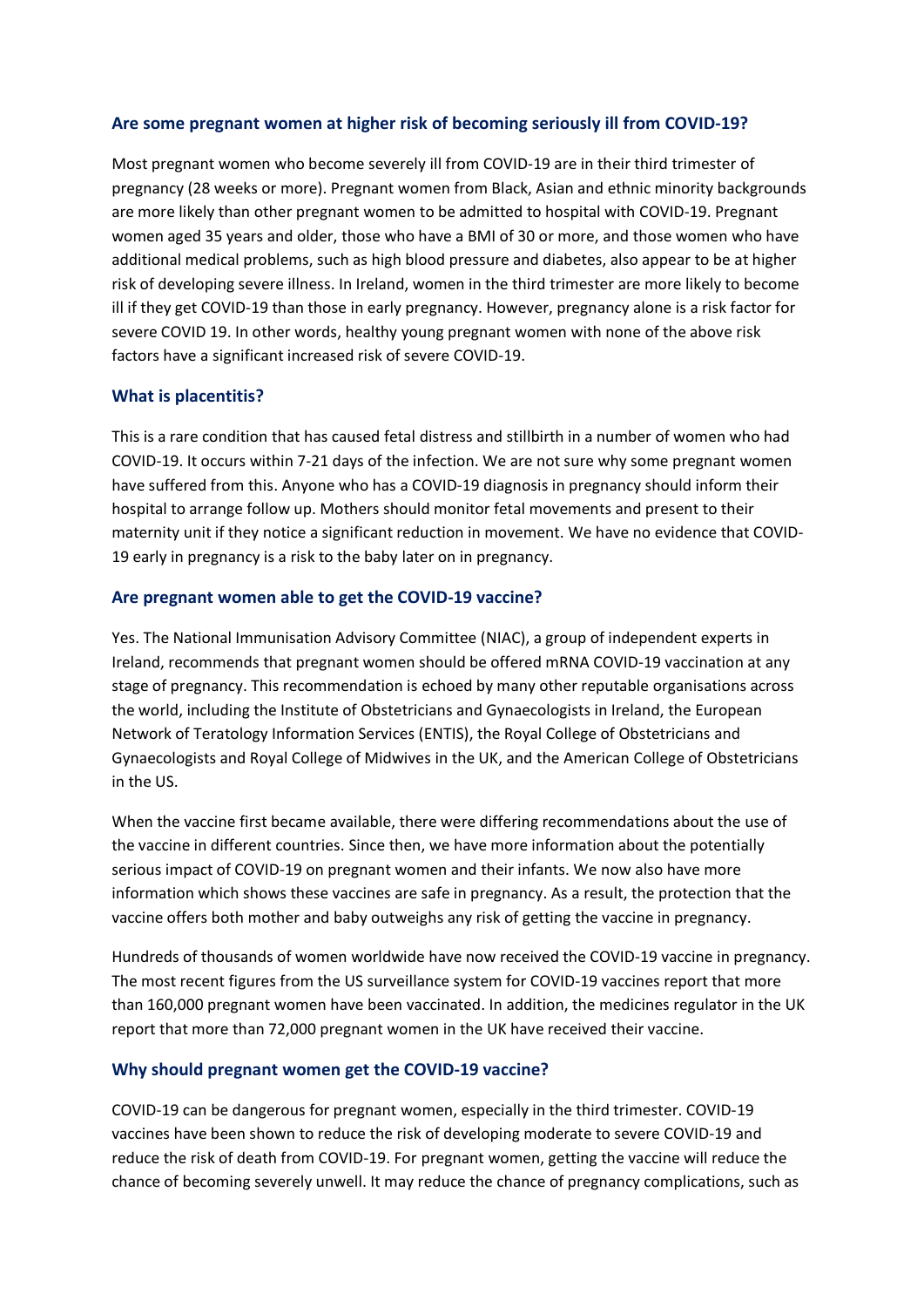preterm birth, caesarean delivery and stillbirth, which are associated with COVID-19 illness. Vaccination may also reduce the spread of the infection within the community.

We now have good information to show that the COVID-19 vaccine is safe during pregnancy. Getting the COVID-19 vaccine is the best way to protect mother and baby from COVID-19. Choosing not to get the vaccine puts both mother and baby by at risk of adverse outcomes.

### **What COVID-19 vaccines are recommended for pregnant women?**

mRNA vaccines are recommended for pregnant women in Ireland. Two vaccines are available: Comirnaty (manufactured by Pfizer/BioNTech) and Spikevax (manufactured by Moderna). Both are mRNA vaccines that do not contain the live virus and cannot cause COVID-19. mRNA vaccines stimulate the body to produce some of the viral proteins. The body then produces antibodies against the virus. These antibodies block the virus from entering the cells and can prevent disease.

Spikevax is only recommended for those aged 30 years or older.

### **What are the potential side effects?**

Common side effects of either of the COVID-19 vaccines recommended for pregnant women include fatigue, headache, sore arm, fever, and muscle and joint pains. There is no evidence that pregnant women experience more of these side effects than non-pregnant women. These symptoms are more common after the second dose. Fever after vaccines usually starts within 24 hours, is generally mild (<39°C) and usually resolves within two days without treatment. Fever can be managed with paracetamol. Ibuprofen and aspirin are not recommended. It is important to remember that these symptoms may not necessarily be caused by the vaccine; medical advice may need to be sought.

### **Have the COVID-19 vaccines been tested in pregnant people?**

Pregnant women were not specifically included in the initial clinical trials of COVID-19 vaccines. This is mainly due to historical restrictions on including pregnant people in clinical trials. However, since the roll out of COVID-19 vaccination programmes across the world, many pregnant women have received the COVID-19 vaccine.

A number of studies assessed side effects and pregnancy outcome in women who received the COVID-19 vaccines when they were pregnant. These studies collected information from women themselves, from healthcare professionals through reports submitted to medicines regulators and from information recorded as part of the care they received in hospital when they had their baby.

To date, hundreds of thousands of women worldwide have received a COVID-19 vaccine in pregnancy and no unexpected pregnancy or infant outcomes have been observed. There has been no increased risk of miscarriage, no increased risk of congenital malformations or birth defects, no increased risk of stillbirths, no increased risk of growth problems and no increased risk of preterm birth associated with COVID-19 vaccination.

Clinical trials assessing COVID-19 vaccines in pregnant women are ongoing.

### **Are there risks to the fetus from vaccinating the mother?**

There is no evidence of an increased risk to the fetus from vaccinating mothers. These are not live vaccines, so cannot infect either mother or fetus. The mRNA is rapidly broken down in the mother's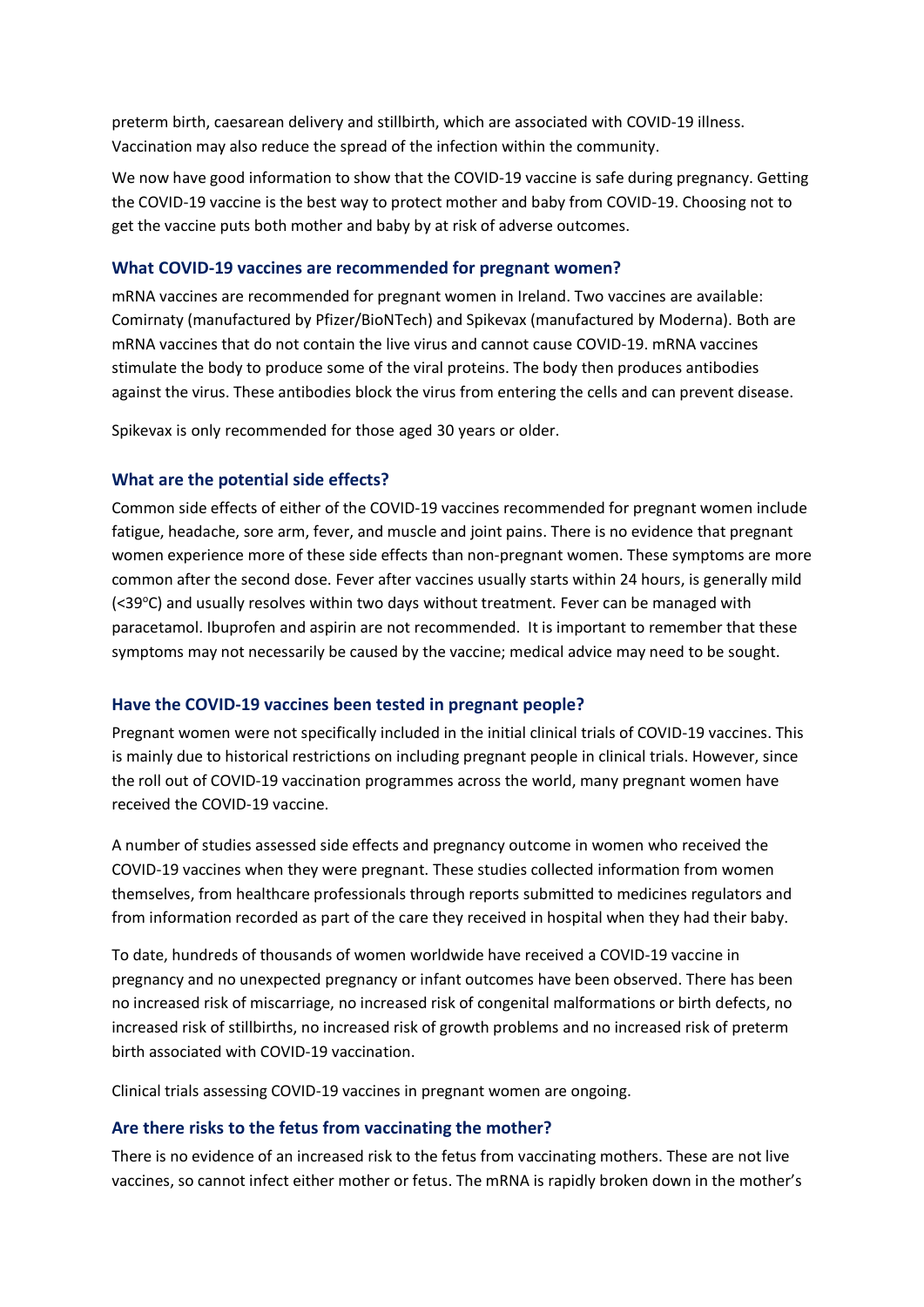body. It cannot become part of a mother's or baby's DNA. Animal studies of the mRNA vaccines did not show any potential risks. There is no known plausible biological mechanism which would affect the fetus or fertility.

Available data do not indicate an increased risk of miscarriage, birth defects, stillbirths, growth problems or preterm birth.

### **What information is available about the safety of COVID-19 vaccines in pregnancy?**

Here is a brief summary of the current evidence:

- One study from the US published in April 2021 included data on the 827 women enrolled in the V-SAFE pregnancy register who had completed their pregnancy by 30 March 2021. The rates of adverse events including stillbirth, preterm birth, small for gestational age and congenital anomalies were the same in those who received a COVID-19 vaccine during pregnancy as the rates in non-vaccinated pregnant women. Another study using the V-SAFE pregnancy register reported that the rate of miscarriage among 2,456 women who received the COVID-19 vaccine before 20 weeks' gestation was no different to the rate of miscarriage seen in non-vaccinated women.
- A study which included 105,446 pregnancies from the Vaccine Safety Datalink in the US reported that women who experienced a miscarriage were no more likely to have received a COVID-19 vaccine compared with those who did not experience a miscarriage. A similar study from Norway which included 18,477 pregnancies, also found no evidence of an increased risk for early pregnancy loss or miscarriage after COVID-19 vaccination.
- A registry from Canada included 30,892 women had received the COVID-19 vaccine in pregnancy. No increased risk of stillbirth, preterm birth or small for gestational age was reported among the 3,236 women who had given birth at the time of the study.
- A study from the UK compared pregnancy outcomes in 141 women who received a COVID-19 vaccine in pregnancy with 1187 women who did not receive a COVID-19 vaccine in pregnancy. The rate of adverse pregnancy outcomes was similar in both groups.
- No notable differences were noted when the rate of miscarriage, stillbirth and growth restriction was compared between 1387 vaccinated and 1427 unvaccinated women in Israel.

Together these studies show there is no increased risk of miscarriage, no increased risk of congenital malformations or birth defects, no increased risk of stillbirths, no increased risk of growth problems and no increased risk of preterm birth associated with COVID-19 vaccines.

Further studies will continue to be published on COVID-19 vaccines in pregnancy. These additional studies will further contribute to our knowledge on the safety of COVID-19 vaccines in pregnancy.

# **Is there any information about the potential long-term impact of COVID-19 vaccines in pregnancy?**

At present, there are no long term safety data. However, there is no scientifically plausible reason why COVID-19 vaccination should on the fetus or baby. Although these vaccines are new, we know they do not cross the placenta. Only the antibody crosses the placenta. On the other hand, there are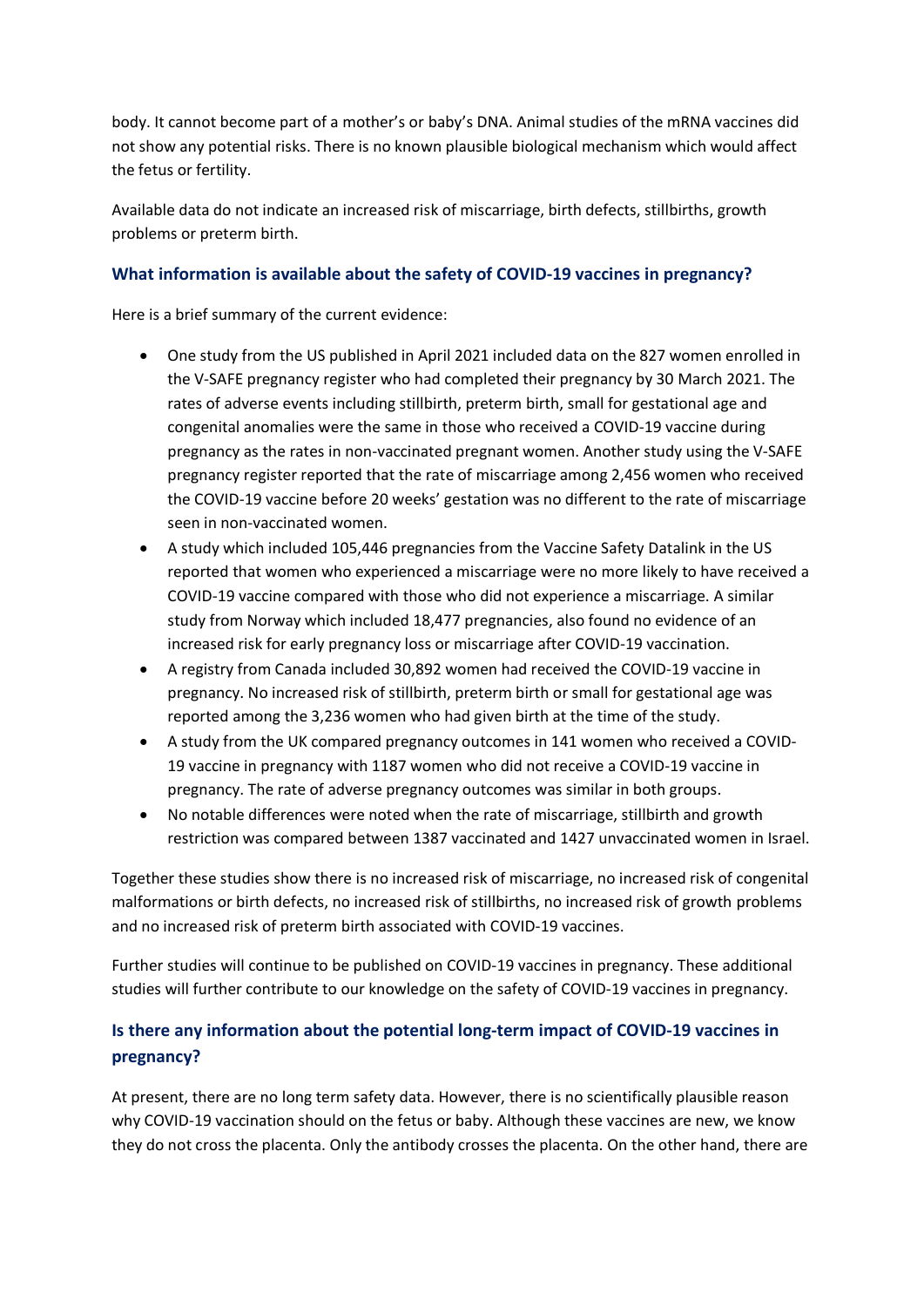known consequences of severe COVID-19 infection and associated adverse pregnancy outcomes on the mother and her baby.

### **Is there a specific time in pregnancy to get the COVID-19 vaccine?**

An mRNA COVID-19 vaccination can be given at any stage of pregnancy. The Immunisation Guidelines for Ireland recommend two doses of mRNA COVID -19 vaccine at least 21-28 days apart. This is the same for both Comirnaty® and Spikevax®.

### **Why is it now recommended to get the COVID-19 vaccine at any stage in pregnancy?**

Women were previously recommended to get the COVID-19 vaccine between 14 and 36 weeks' gestation. This was a precaution to avoid a high fever in early pregnancy which may be associated with a slight increase in the risk of miscarriage. Studies now show that there is no increased risk of miscarriage in women who receive a COVID-19 vaccine.

Getting the vaccine as soon as possible will maximise protection from COVID-19 for a pregnant woman and her baby. If a fever of more than 38°C develops after vaccination, paracetamol can be taken. Ibuprofen and aspirin are not recommended.

### **Can a woman who has received Anti -D recently get a COVID-19 vaccine?**

Yes. COVID-19 vaccines can be given at any interval before or after Anti-D.

# **Can a COVID-19 vaccine be given to a pregnant woman who has an immunocompromising condition?**

All people who are immunocompromised, including pregnant women, are advised to get the COVID-19 vaccine. They are also advised to observe public health and social measures.

Pregnant women who had a weakened immune when they received their initial COVID-19 vaccines are recommended an additional dose of mRNA vaccine to improve protection against COVID-19. This should be administered at least 2 months after the last COVID-19 vaccine.

# **Can other vaccines, such as pertussis (whooping cough) and seasonal influenza (flu), be given at the same time as a COVID-19 vaccine?**

Yes. NIAC recommends that COVID-19 vaccines and any other recommended vaccines can be given at the same time or at any interval. The vaccines should be given in different arms as there may be more local side effects.

# **If a person had one dose of Vaxzevria (formerly COVID-19 Vaccine AstraZeneca®), should a second Vaxzevria vaccine be given?**

It is now recommended that an mRNA vaccine be given as the second dose. This gives a stronger immune response then two doses of Vaxzevria.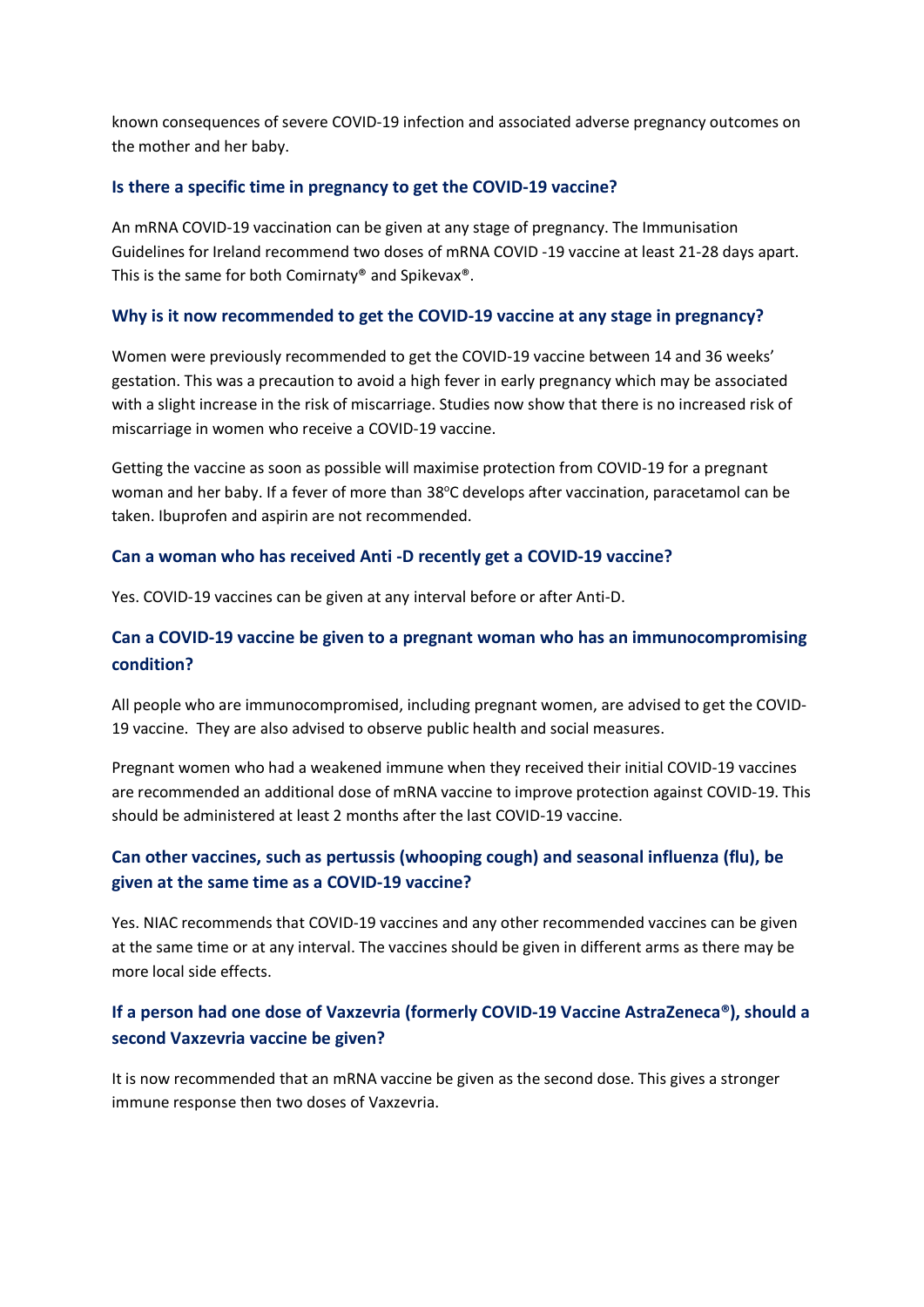### **Is breastfeeding safe for a woman given a COVID-19 vaccine during pregnancy?**

Yes. If a pregnant woman is vaccinated, antibodies against COVID-19 disease may pass into the breastmilk and give some protection to her baby.

#### **Can a breastfeeding mother get a COVID-19 vaccine?**

Yes. There is little data on breastfeeding but no theoretical risk from these vaccines. If remnants get into breastmilk they get digested in the baby's stomach.

#### **How soon after delivery can a COVID-19 vaccine be given?**

There is no need to wait any amount of time between delivery and getting the vaccine.

#### **Do COVID-19 vaccines have any impact on the menstrual cycle?**

Menstrual disorders are very common in the general population and can occur without an underlying medical condition.

The Pharmacovigilance Risk Assessment Committee (PRAC) of the European Medicines Agency has looked into reports of menstrual disorders occurring after COVID-19 vaccination. Based on the assessment of all data, PRAC concluded that there is currently no evidence to suggest that COVID-19 vaccines can cause menstrual disorders.

There is also evidence that one in four women who were infected with COVID-19 also experienced changes to their menstrual cycle. It may be that activation of the immune system, for example, an infection or vaccination, affects the menstrual cycle.

These menstrual changes are temporary and most people who report a change to their period after vaccination find that it returns to normal the following cycle.

There is no evidence to suggest that COVID-19 vaccines can cause menstrual disorders.

#### **Will the vaccine cause infertility or reduce the chances of getting pregnant?**

There have been some suggestions that the COVID-19 vaccine affects fertility. This may be concerning for those who are pregnant or want to get pregnant in the future. There is no evidence that vaccines affect male or female fertility and

There is also some misinformation about the COVID-19 vaccine affecting fertility due to similarities between the COVID-19 spike protein and proteins which are responsible for the growth and attachment of the placenta during pregnancy. Laboratory studies have shown that these proteins are not similar enough to cause fertility problems. If this was the case, we would expect to see miscarriages in pregnant women who become infected with COVID-19 or who have received the COVID-19 vaccine, but this is not the case.

A number of scientific studies have shown that COVID-19 vaccines do not reduce fertility.

Firstly, a number of studies have also shown that COVID-19 vaccination does not affect ovarian function, egg quality, fertilisation or the number of women who became pregnant.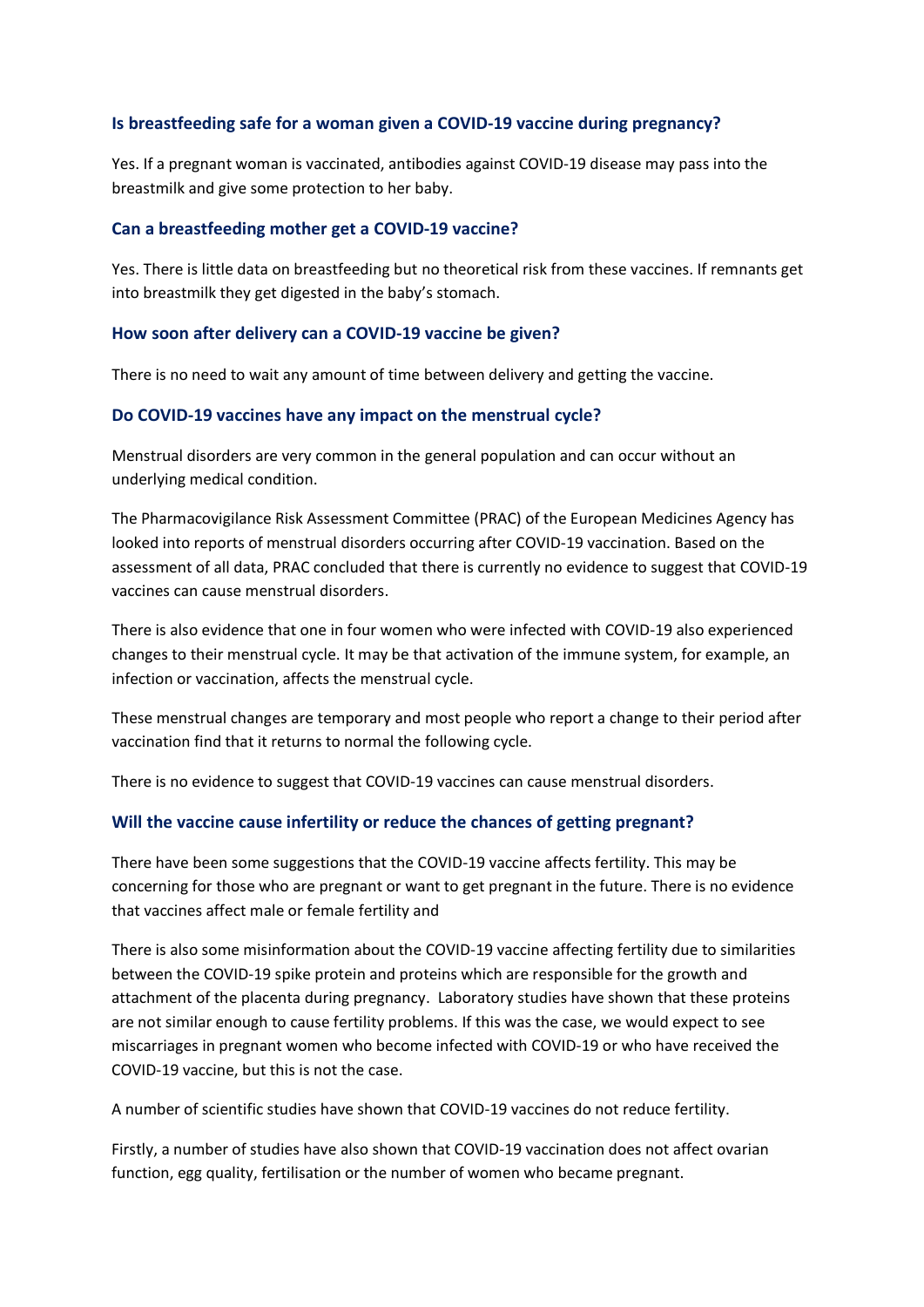Secondly, there were a number of women enrolled in clinical trials who became pregnant after getting the vaccine. The number of women who unintentionally became pregnant during the clinical trial was equal among women who received the vaccine and those who did not receive the vaccine. A large number of women have become pregnant since receiving the vaccine.

The COVID-19 vaccine does not affect male fertility. Three studies have shown that vaccination does not impact sperm quality or sperm count. Some studies have, however, found that COVID-19 infection may reduce sperm quality. The British Fertility Society (BFS) have a dedicated Q&A document on COVID-19 vaccines and fertility. It is available here: <https://www.britishfertilitysociety.org.uk/2021/07/27/bfs-arcs-covid-19-vaccines-fertility-2/>

### **Should those thinking about getting pregnant delay getting a COVID-19 vaccine?**

There is no evidence that the COVID-19 vaccine will affect the chances of getting pregnant, now or in the future. People of reproductive age are advised to have the vaccine as soon as possible. This includes those who are trying to have a baby and those who are thinking about having a baby in the near future or in a few years' time.

There is no need to leave any interval after having the COVID-19 vaccine and becoming pregnant. If a woman becomes pregnant after the first dose, there is no requirement to delay the second dose.

### **Should those planning on getting vaccinated delay getting pregnant?**

There is no reason to delay pregnancy if planning on getting the vaccine.

# **Should vaccination be delayed if undergoing or planning fertility treatment (including IVF)?**

There is no need to delay getting the vaccine if planning fertility treatment or undergoing fertility treatment. A number of international bodies have recommended that those planning to conceive spontaneously or with assisted reproductive therapy such as IVF should get the COVID-19 vaccine. A recent study showed no difference in IVF success outcomes in people who had been vaccinated against or previously infected with COVID-19. Fertility measures and pregnancy rates are reported to be similar in vaccinated and unvaccinated women.

Getting the vaccine as soon as possible will maximise protection against COVID-19. However, a woman may wish to consider the timing of the COVID-19 vaccine to avoid any mild vaccine side effects at particular stages in treatment. For example, she may want to separate the date of vaccination from some fertility procedures such as egg collection in IVF to avoid confusing side effects from the vaccine and the treatment procedure. The vaccine should be given as early as possible to ensure full protection against COVID-19

#### **Are booster doses of COVID-19 vaccines recommended?**

The National Immunisation Advisory Committee (NIAC) has recommended booster doses of mRNA COVID-19 vaccines in all those aged 16 years and older who have completed their primary COVID-19 vaccination course with any vaccine type.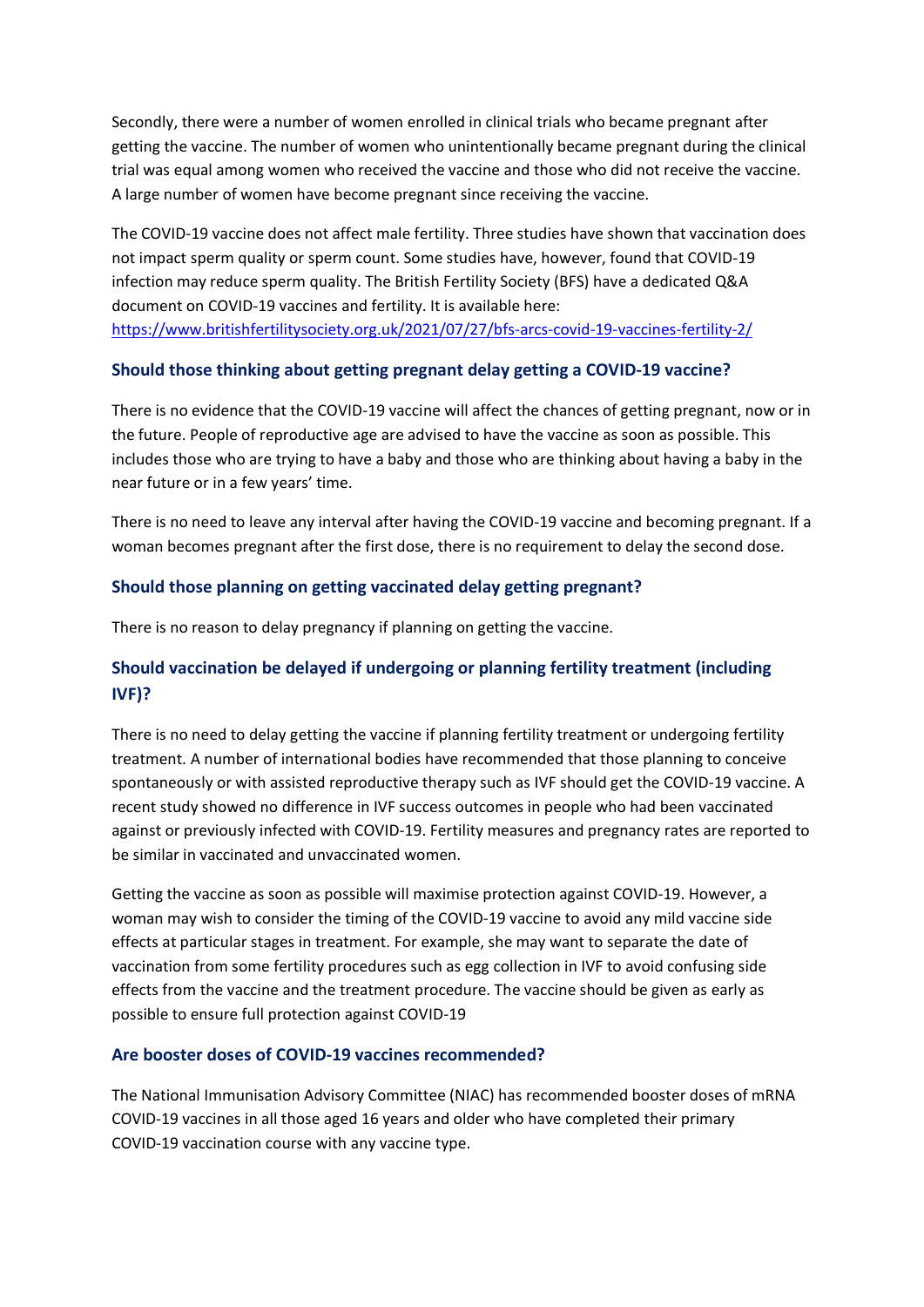This includes all pregnant or breastfeeding women. The booster dose should be given after an interval of three months or longer following the last COVID-19 vaccine dose.

COVID-19 booster vaccines can be given at any stage in pregnancy. COVID-19 booster vaccines can be given at the same time or at any interval before or after other vaccines recommended in pregnancy, including the seasonal influenza (flu) or pertussis (whooping cough) vaccine.

### **Are additional doses of COVID-19 vaccine recommended?**

People with weakened immune systems may not develop enough immunity after two doses of the COVID-19 vaccine. The National Immunisation Advisory Committee (NIAC) recommends a third dose of an mRNA COVID-19 vaccine to improve protection against COVID-19 for those with a weakened immune system.

This may include pregnant women with kidney disease, those who have had an organ transplant and those on medication which may supress the immune system.

If a woman had a weakened immune system when given her initial COVID-19 vaccine, she may require a third dose of an mRNA vaccine. This should be given a minimum interval of two months after the last COVID-19 vaccine dose. Either brand of mRNA COVID-19 vaccine can be given as a third dose. This can be given at a HSE COVID-19 vaccination centre, a pop-up vaccination clinic or a healthcare provider.

### **When can a woman who had COVID-19 get a COVID-19 vaccine?**

If an unvaccinated person has had laboratory confirmed COVID-19 infection or a positive COVID-19 antigen test, they should wait at least four weeks and until they are well before getting their COVID-19 vaccine.

If a vaccinated person has had laboratory confirmed COVID-19 infection or a positive COVID-19 antigen test with symptoms, they should wait at least three months and until they are well before getting their booster COVID-19 vaccine.